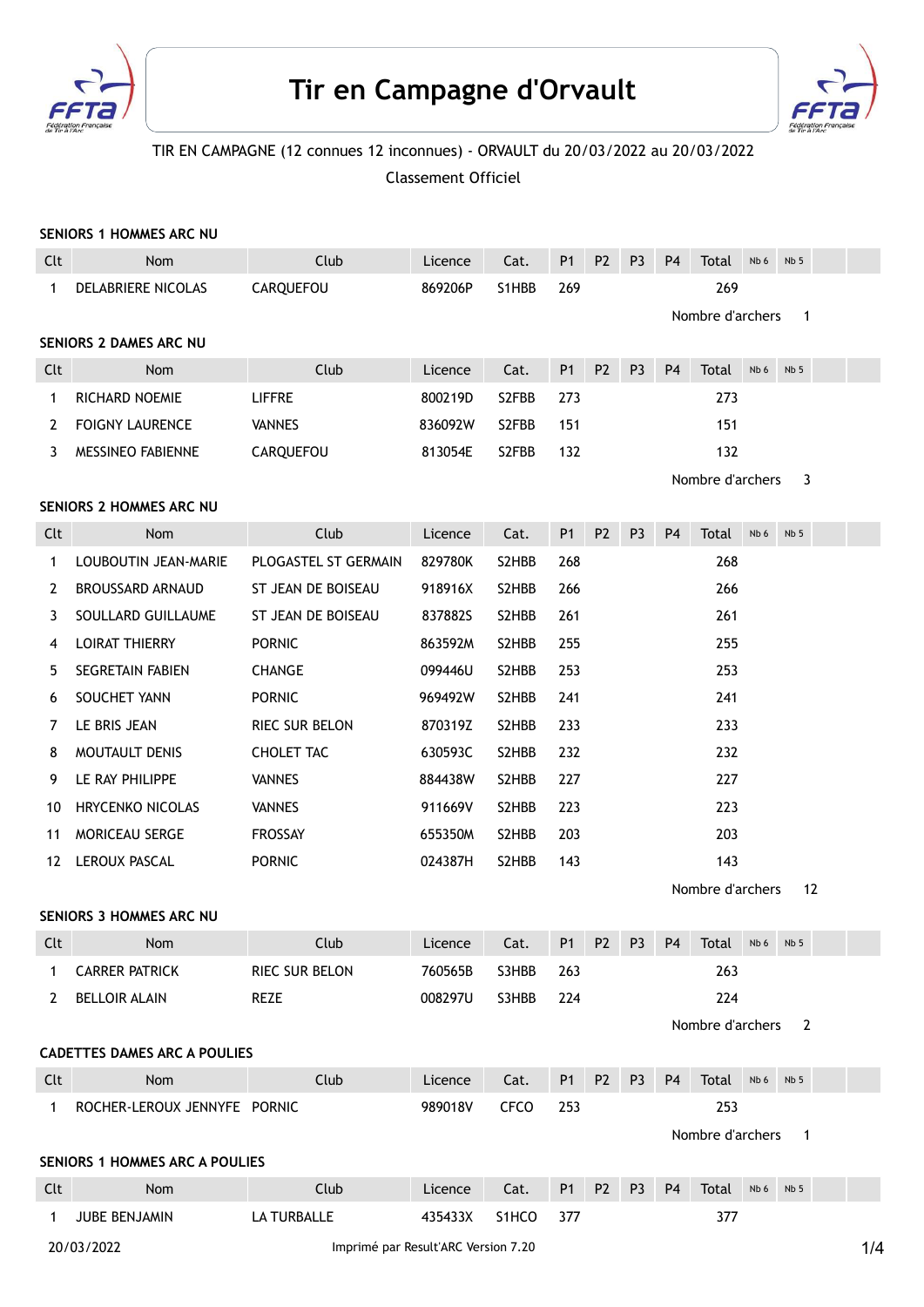# SENIORS 2 DAMES ARC A POULIES

| Clt | <b>Nom</b>       | Club             | Licence | Cat.               | <b>P1</b> | P2 P3 | <b>P4</b> | Total | $Nb 6$ $Nb 5$ |  |
|-----|------------------|------------------|---------|--------------------|-----------|-------|-----------|-------|---------------|--|
|     | JOBERT ALEXANDRA | <b>CAROUEFOU</b> | 775452H | S2FCO              | 361       |       |           | 361   |               |  |
|     | BRIN VERONIQUE   | CHOLET TAC       | 611594B | S <sub>2</sub> FCO | - 330     |       |           | 330   |               |  |

Nombre d'archers 2

### SENIORS 2 HOMMES ARC A POULIES

| Clt | <b>Nom</b>             | Club               | Licence | Cat.               | <b>P1</b> | P <sub>2</sub> | P <sub>3</sub> | P <sub>4</sub> | Total | Nb <sub>6</sub> | Nb <sub>5</sub> |  |
|-----|------------------------|--------------------|---------|--------------------|-----------|----------------|----------------|----------------|-------|-----------------|-----------------|--|
|     | BERNARD JEAN CHRISTIAN | CAROUEFOU          | 269760T | S <sub>2</sub> HCO | 384       |                |                |                | 384   |                 |                 |  |
|     | MACE JACKY             | <b>VALLET</b>      | 270287R | S <sub>2</sub> HCO | 380       |                |                |                | 380   |                 |                 |  |
|     | <b>MABIT HERVE</b>     | CARQUEFOU          | 730623F | S <sub>2</sub> HCO | 319       |                |                |                | 319   |                 |                 |  |
| 4   | <b>TEXIER JOHAN</b>    | <b>ST HERBLAIN</b> | 381885T | S <sub>2</sub> HCO | 302       |                |                |                | 302   |                 |                 |  |
| 5.  | <b>BOMPOIL NICOLAS</b> | <b>FROSSAY</b>     | 593753J | S <sub>2</sub> HCO | 249       |                |                |                | 249   |                 |                 |  |
| 6   | <b>DENIS JAMES</b>     | <b>VERTOU</b>      | 408272Z | S <sub>2</sub> HCO | 238       |                |                |                | 238   |                 |                 |  |
|     | <b>FOIGNY EMMANUEL</b> | <b>VANNES</b>      | 815770G | S <sub>2</sub> HCO | 6         |                |                |                | 6     |                 |                 |  |

Nombre d'archers 7

# SENIORS 3 HOMMES ARC A POULIES

| Clt | <b>Nom</b>             | Club                       | Licence | Cat.  | P1  | P <sub>2</sub> | P <sub>3</sub> | P <sub>4</sub> | Total | Nb 6 | Nb <sub>5</sub> |  |
|-----|------------------------|----------------------------|---------|-------|-----|----------------|----------------|----------------|-------|------|-----------------|--|
|     | PICOT RENE             | <b>PORNIC</b>              | 083238B | S3HCO | 379 |                |                |                | 379   |      |                 |  |
|     | DOUIS GERARD           | <b>CONFLANS SAINTE-HON</b> | 096422G | S3HCO | 377 |                |                |                | 377   |      |                 |  |
|     | <b>LEBEAU ANTOINE</b>  | ST HERBLAIN                | 460863N | S3HCO | 367 |                |                |                | 367   |      |                 |  |
| 4   | <b>GINEAU PATRICK</b>  | <b>PORNIC</b>              | 833767U | S3HCO | 338 |                |                |                | 338   |      |                 |  |
| 5.  | <b>CAM MICHEL</b>      | <b>REZE</b>                | 703987D | S3HCO | 326 |                |                |                | 326   |      |                 |  |
| 6   | GAUTHIER-HATET PATRICK | ST HERBLAIN                | 332503S | S3HCO | 324 |                |                |                | 324   |      |                 |  |

Nombre d'archers 6

#### BENJAMINES DAMES ARC CLASSIQUE

| Clt | <b>Nom</b>           | Club          | Licence | Cat. |     | P1 P2 P3 P4      |  | Total | Nb <sub>6</sub> | Nb <sub>5</sub> |  |  |  |
|-----|----------------------|---------------|---------|------|-----|------------------|--|-------|-----------------|-----------------|--|--|--|
|     | <b>FAGE CLEMENCE</b> | <b>PORNIC</b> | 983836M | BFCL | 226 |                  |  |       |                 |                 |  |  |  |
|     |                      |               |         |      |     | Nombre d'archers |  |       |                 |                 |  |  |  |

#### MINIMES DAMES ARC CLASSIQUE

| Clt | <b>Nom</b>      | Club           | Licence | Cat. |     | P1 P2 P3 P4 |  | Total            | Nb <sub>6</sub> | Nb <sub>5</sub> |  |
|-----|-----------------|----------------|---------|------|-----|-------------|--|------------------|-----------------|-----------------|--|
|     | BOMPOIL CORALIE | <b>FROSSAY</b> | 974819L | MFCL | 140 |             |  | 140              |                 |                 |  |
|     |                 |                |         |      |     |             |  | Nombre d'archers |                 |                 |  |

#### CADETTES DAMES ARC CLASSIQUE

| Clt | <b>Nom</b>        | Club          | Licence | Cat. |     | P1 P2 P3 | $\overline{P4}$ | <b>Total</b>     | Nb 6 | Nb 5 |  |  |
|-----|-------------------|---------------|---------|------|-----|----------|-----------------|------------------|------|------|--|--|
|     | LECHARDEUR MELINE | <b>PORNIC</b> | 983511J | CFCL | 215 |          | 215             |                  |      |      |  |  |
|     |                   |               |         |      |     |          |                 | Nombre d'archers |      |      |  |  |

# CADETS HOMMES ARC CLASSIQUE Clt Nom Club Licence Cat. P1 P2 P3 P4 Total Nb 6 Nb 5 1 ALLEAUME EWANN PORNIC 223 911671X CHCL 223

Nombre d'archers 1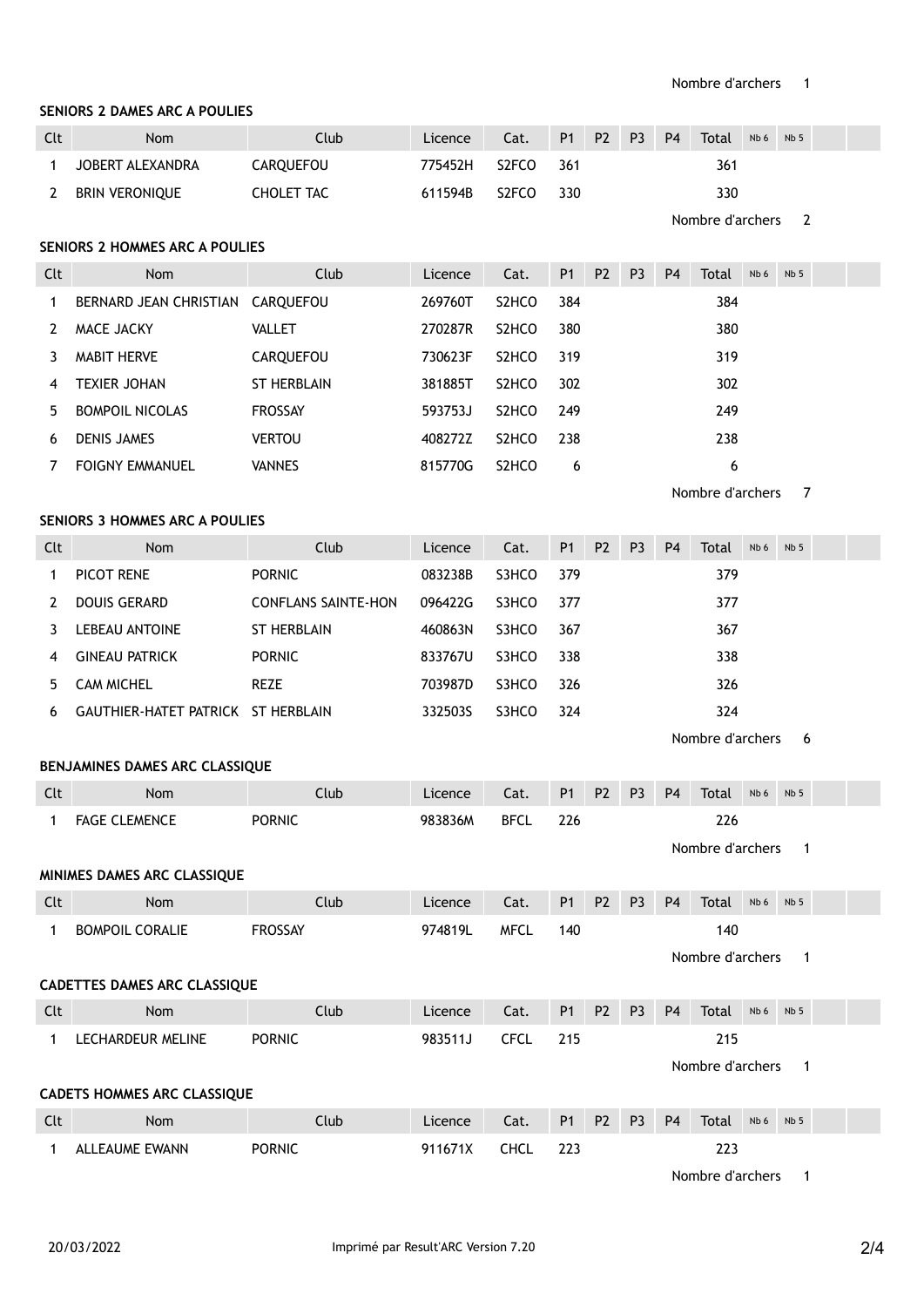|              | JUNIORS HOMMES ARC CLASSIQUE          |                       |         |             |                |                |                |                |                  |      |                 |  |
|--------------|---------------------------------------|-----------------------|---------|-------------|----------------|----------------|----------------|----------------|------------------|------|-----------------|--|
| Clt          | Nom                                   | Club                  | Licence | Cat.        | P <sub>1</sub> | P <sub>2</sub> | P <sub>3</sub> | P <sub>4</sub> | Total            | Nb 6 | Nb <sub>5</sub> |  |
| $\mathbf 1$  | <b>GARNIER TITOUAN</b>                | <b>PORNIC</b>         | 884142Z | <b>JHCL</b> | 191            |                |                |                | 191              |      |                 |  |
|              |                                       |                       |         |             |                |                |                |                | Nombre d'archers |      | $\mathbf{1}$    |  |
|              | SENIORS 1 DAMES ARC CLASSIQUE         |                       |         |             |                |                |                |                |                  |      |                 |  |
| Clt          | Nom                                   | Club                  | Licence | Cat.        | P <sub>1</sub> | P <sub>2</sub> | P <sub>3</sub> | P <sub>4</sub> | Total            | Nb 6 | Nb <sub>5</sub> |  |
| $\mathbf 1$  | <b>TURPIN LUCIE</b>                   | <b>MONTAIGU</b>       | 909668V | S1FCL       | 224            |                |                |                | 224              |      |                 |  |
| $\mathbf{2}$ | <b>DOSSE MARION</b>                   | <b>PONTCHATEAU</b>    | 864726V | S1FCL       | 195            |                |                |                | 195              |      |                 |  |
|              |                                       |                       |         |             |                |                |                |                | Nombre d'archers |      | 2               |  |
|              | SENIORS 1 HOMMES ARC CLASSIQUE        |                       |         |             |                |                |                |                |                  |      |                 |  |
| Clt          | Nom                                   | Club                  | Licence | Cat.        | P <sub>1</sub> | <b>P2</b>      | P <sub>3</sub> | P <sub>4</sub> | Total            | Nb 6 | Nb <sub>5</sub> |  |
| $\mathbf 1$  | <b>MICHON ANTOINE</b>                 | <b>MAISDON</b>        | 687672V | S1HCL       | 349            |                |                |                | 349              |      |                 |  |
| 2            | FRIN ALEXIS                           | <b>LIFFRE</b>         | 400965G | S1HCL       | 333            |                |                |                | 333              |      |                 |  |
| 3            | <b>GUYON JEAN PIERRE</b>              | REZE                  | 365787V | S1HCL       | 296            |                |                |                | 296              |      |                 |  |
| 4            | <b>BOSCHER MARTIN</b>                 | <b>ST NAZAIRE</b>     | 410226Y | S1HCL       | 283            |                |                |                | 283              |      |                 |  |
| 5            | <b>GUILBAUD ELIE</b>                  | <b>PORNIC</b>         | 813198L | S1HCL       | 257            |                |                |                | 257              |      |                 |  |
| 6            | <b>LAURENT ROMAIN</b>                 | <b>RIEC SUR BELON</b> | 770949N | S1HCL       | 247            |                |                |                | 247              |      |                 |  |
| 7            | <b>MAROT LAURENT</b>                  | <b>VANNES</b>         | 384107H | S1HCL       | 226            |                |                |                | 226              |      |                 |  |
|              |                                       |                       |         |             |                |                |                |                | Nombre d'archers |      | 7               |  |
|              | SENIORS 2 DAMES ARC CLASSIQUE         |                       |         |             |                |                |                |                |                  |      |                 |  |
| Clt          | <b>Nom</b>                            | Club                  | Licence | Cat.        | P <sub>1</sub> | P <sub>2</sub> | P <sub>3</sub> | P <sub>4</sub> | Total            | Nb 6 | Nb <sub>5</sub> |  |
| 1            | ANDRE KARINE                          | CARQUEFOU             | 892467Y | S2FCL       | 275            |                |                |                | 275              |      |                 |  |
| 2            | PATIN DELPHINE                        | <b>PORNIC</b>         | 999058H | S2FCL       | 187            |                |                |                | 187              |      |                 |  |
| 3            | SOUCHET VERONIQUE                     | <b>PORNIC</b>         | 978005Z | S2FCL       | 145            |                |                |                | 145              |      |                 |  |
|              |                                       |                       |         |             |                |                |                |                | Nombre d'archers |      | 3               |  |
|              | <b>SENIORS 2 HOMMES ARC CLASSIOUE</b> |                       |         |             |                |                |                |                |                  |      |                 |  |
| Clt          | Nom                                   | Club                  | Licence | Cat.        | P <sub>1</sub> | P <sub>2</sub> | P <sub>3</sub> | P <sub>4</sub> | Total            | Nb 6 | Nb <sub>5</sub> |  |
| 1            | SICARD AYMERIC                        | <b>VANNES</b>         | 316826B | S2HCL       | 296            |                |                |                | 296              |      |                 |  |
| 2            | RELANDEAU XAVIER                      | ORVAULT               | 068469Y | S2HCL       | 293            |                |                |                | 293              |      |                 |  |
| 3            | <b>BRIN GUILLAUME</b>                 | CHOLET TAC            | 611592Z | S2HCL       | 276            |                |                |                | 276              |      |                 |  |
| 4            | <b>GUIBERT GREGORY</b>                | PONTCHATEAU           | 631568M | S2HCL       | 269            |                |                |                | 269              |      |                 |  |
| 5            | <b>TUAL SERGE</b>                     | ARZAL                 | 907637M | S2HCL       | 265            |                |                |                | 265              |      |                 |  |
| 6            | <b>QUEMENER DAMIEN</b>                | NANTES                | 377576J | S2HCL       | 256            |                |                |                | 256              |      |                 |  |
| 7            | DENIS DAVID                           | SAINTE-PAZANNE        | 994370M | S2HCL       | 231            |                |                |                | 231              |      |                 |  |
| 8            | SIONNIERE LOIC                        | <b>PORNIC</b>         | 911784V | S2HCL       | 216            |                |                |                | 216              |      |                 |  |
| 9            | LEBLANC JEROME                        | FROSSAY               | 919293G | S2HCL       | 213            |                |                |                | 213              |      |                 |  |
| 10           | DAVID SIMON                           | PONTCHATEAU           | 797999R | S2HCL       | 208            |                |                |                | 208              |      |                 |  |
|              |                                       |                       |         |             |                |                |                |                | Nombre d'archers |      | 10              |  |
|              | SENIORS 3 DAMES ARC CLASSIQUE         |                       |         |             |                |                |                |                |                  |      |                 |  |

| Clt | <b>Nom</b>          | Club    | Licence | Cat.  | P <sub>1</sub> | P2 P3 | <b>P4</b> | Total | Nb 6 | Nb <sub>5</sub> |  |
|-----|---------------------|---------|---------|-------|----------------|-------|-----------|-------|------|-----------------|--|
|     | LELEU-GUILHEM NELLY | SARZEAU | 351323Y | S3FCL | 267            |       |           | 267   |      |                 |  |
|     | ROBIN MARTINE       | vertou  | 637193B | S3FCL | 149            |       |           | 149   |      |                 |  |